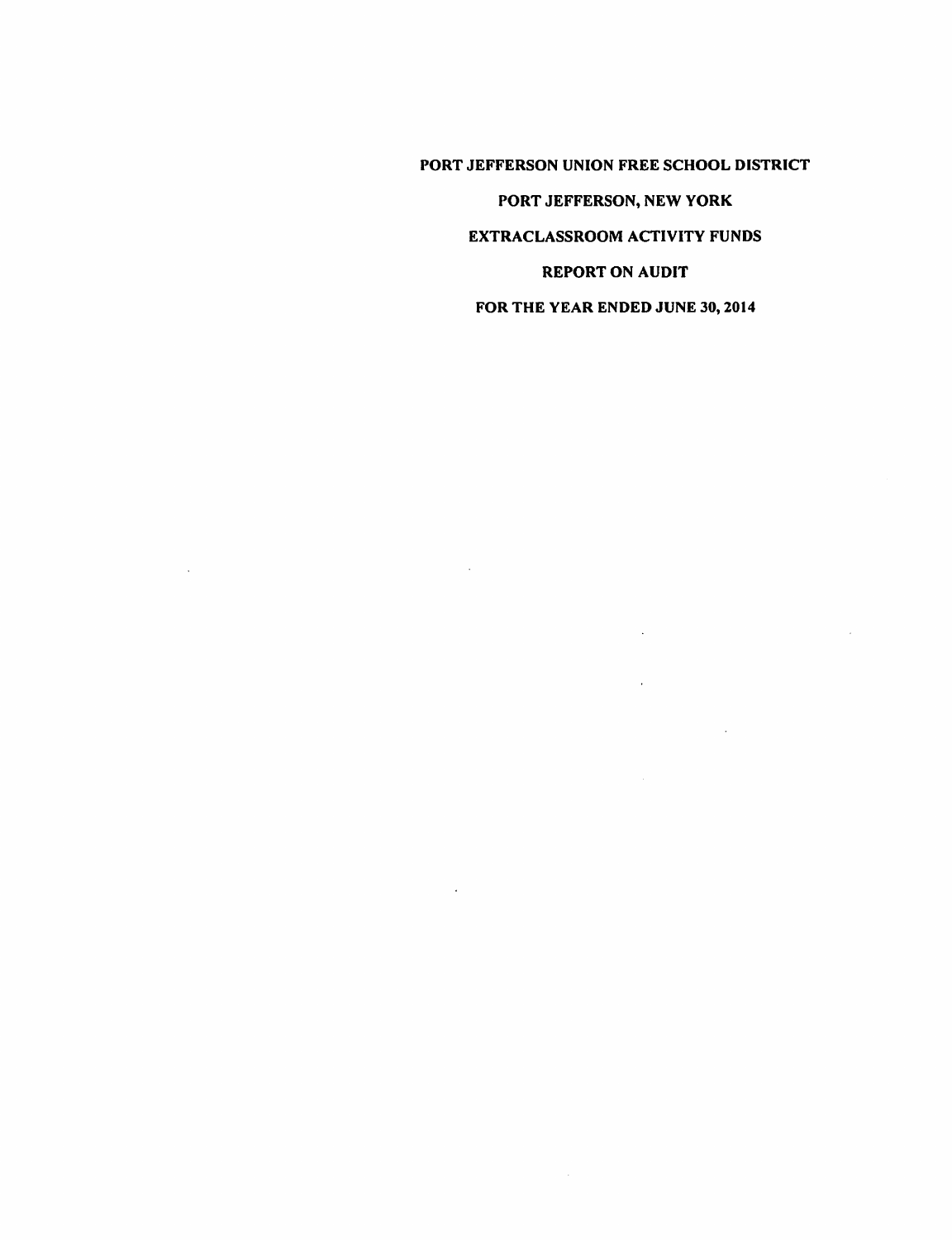# PORT JEFFERSON UNION FREE SCHOOL DISTRICT

# TABLE OF CONTENTS

|                                                                                          | Page<br><b>Number</b> |
|------------------------------------------------------------------------------------------|-----------------------|
| INDEPENDENT AUDITOR'S REPORT AND FINANCIAL STATEMENTS                                    |                       |
| Independent Auditor's Report                                                             |                       |
| <b>Statements of Cash Receipts and Disbursements</b><br>For the Year Ended June 30, 2014 | $1 - 3$               |
| Note to Financial Statements                                                             |                       |

 $\bar{z}$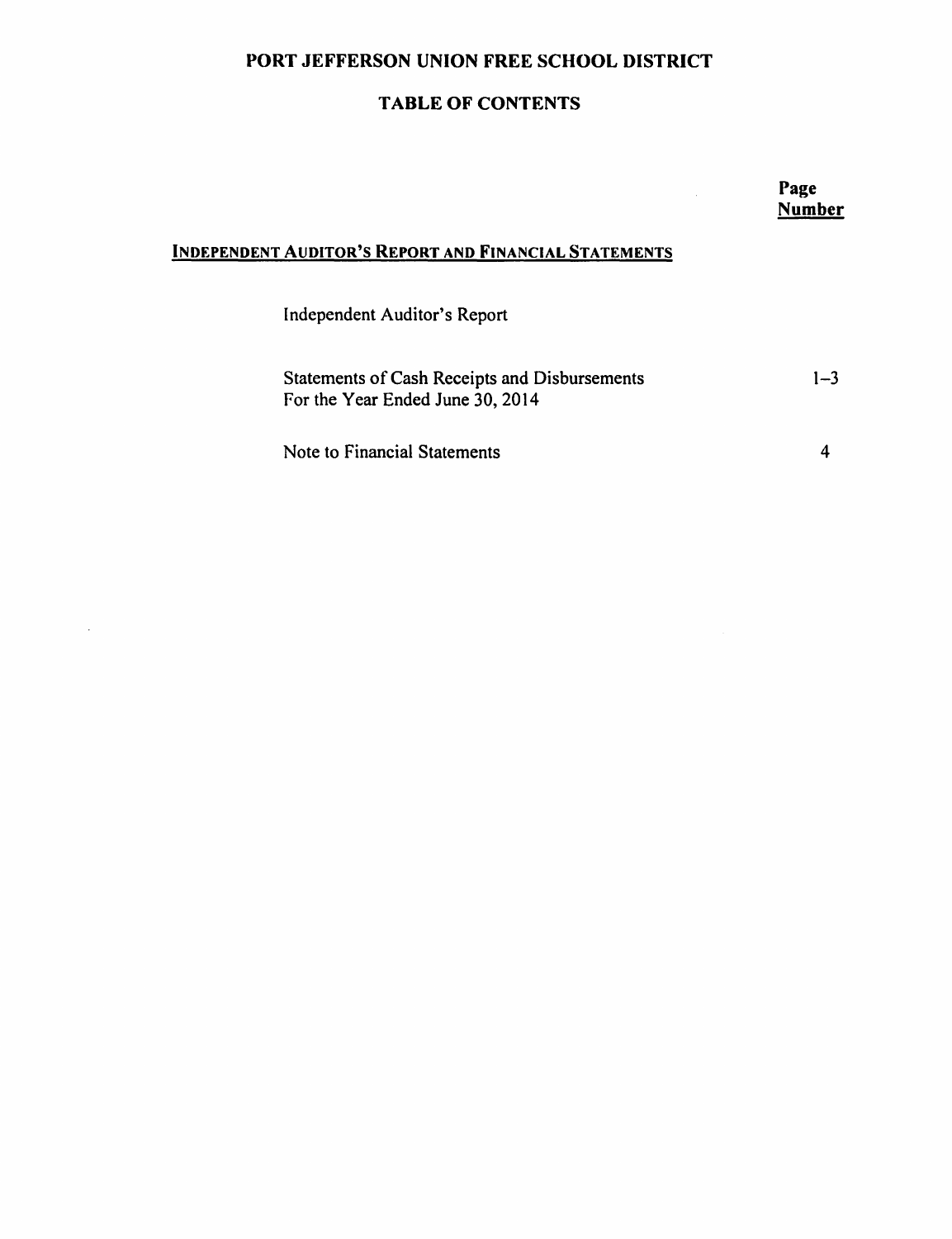**1288 A.S. ABRAMS & CO., LLP**<br>Accountants & *Consultants for Over 75 years* 

Robert S. Abrams *(1926-2014)* 

Marianne E. Van Duyne, CPA Alexandria M. Battaglia, CPA

#### INDEPENDENT AUDITOR'S REPORT

To the Board of Education of the Port lefferson Union Free School District Port lefferson, New York

We have audited the accompanying financial statements of Port Jefferson Union Free School District's Extraclassroom Activity Funds, as of and for the year ended June 30, 2014, and the related note to the financial statements, which collectively comprise the Port Jefferson Union Free School District's Extraclassroom Activity Funds basic financial statements as listed in the table of contents.

### Management's Responsibility for the Financial Statements

Management is responsible for the preparation and fair presentation of these financial statements in accordance with the cash basis of accounting described in Note B; this includes determining that the cash basis of accounting is an acceptable basis for the preparation of the financial statements in the circumstances. Management is also responsible for the design, implementation, and maintenance of internal control relevant to the preparation and fair presentation of financial statements that are free from material misstatement, whether due to error or fraud.

#### Auditor's Responsibility

Our responsibility is to express an opinion on these financial statements based on our audit. We conducted our audit in accordance with auditing standards generally accepted in the United States of America. Those standards require that we plan and perform the audit to obtain reasonable assurance about whether the financial statements are free from material misstatement.

An audit involves performing procedures to obtain audit evidence about the amounts and disclosures in the financial statements. The procedures selected depend on the auditor's judgment, including the assessment of the risks of material misstatement of the financial statements, whether due to fraud or error. In making those risk assessments, the auditor considers internal control relevant to the entity's preparation and fair presentation of the financial statements in order to design audit procedures that are appropriate in the circumstances, but not for the purpose of expressing an opinion on the effectiveness of the entity's internal control. Accordingly, we express no such opinion. An audit also includes evaluating the appropriateness of accounting policies used and the reasonableness of significant accounting estimates made by management, as well as evaluating the overall presentation of the financial statements.

# ISLANDIA: 3033 EXPRESS DRIVE NORTH, SUITE 100 • ISLANDIA, NY 11749 WHITE PLAINS: 50 MAIN STREET, SUITE 1000 • WHITE PLAINS, NY 10606 PHONE: ( 631) 234-4444· FAX: (631) 234-4234 -----------------www.rsabrams.com **\_\_\_\_\_\_\_\_\_\_\_\_\_\_\_\_ \_**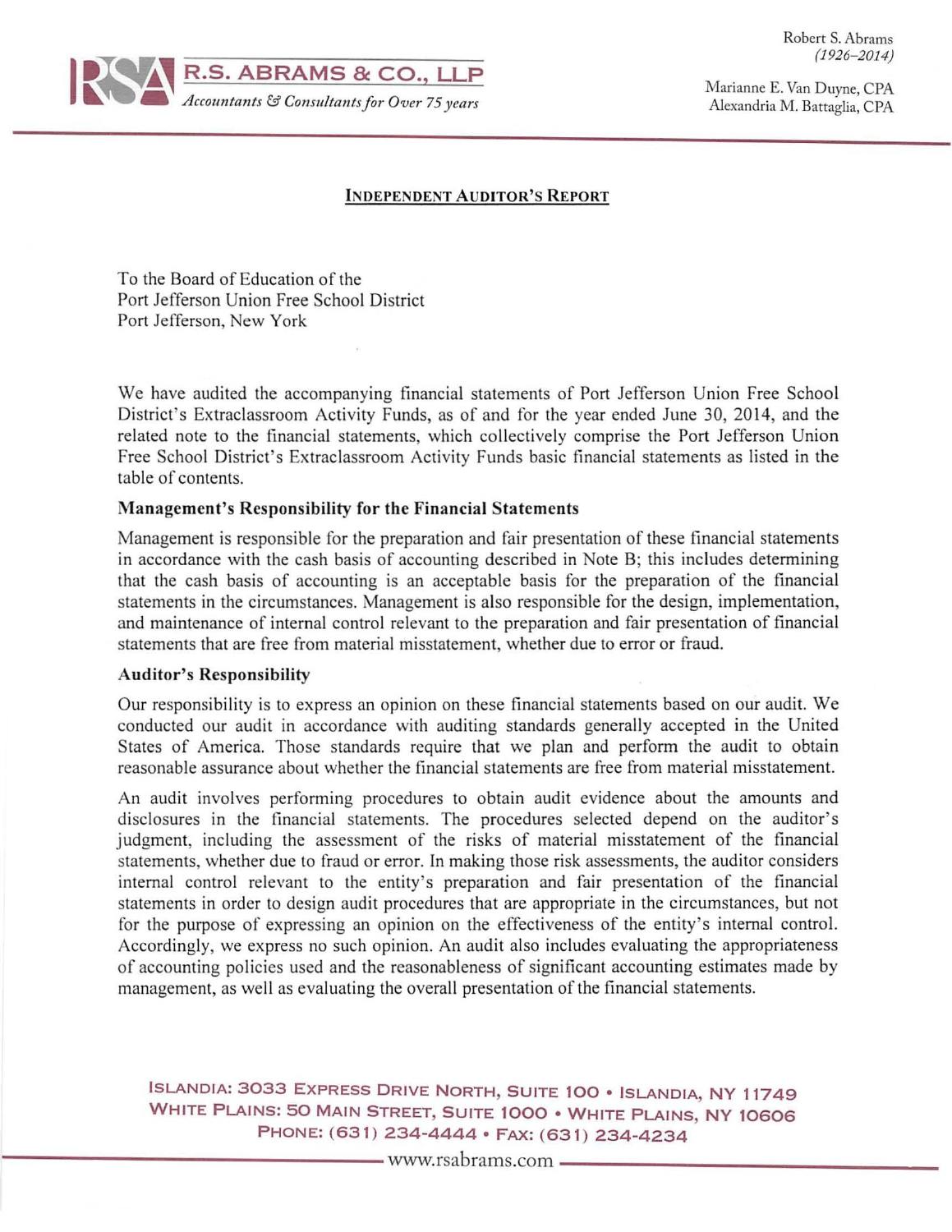We believe that the audit evidence we have obtained is sufficient and appropriate to provide a basis for our audit opinion.

## **Opinion**

In our opinion, the financial statements referred to above present fairly, in all material respects, the cash receipts and disbursements of the Port Jefferson Union Free School District's Extraclassroom Activity Funds, for the year ended June 30, 2014, in accordance with the basis of accounting as described in Note B.

## Basis of Accounting

We draw attention to Note B of the financial statements, which describes the basis of accounting. The financial statements are prepared on the cash basis of accounting, which is a basis of accounting other than accounting principles generally accepted in the United States of America. Our opinion is not modified with respect to that matter.

A. **S.** Abram + Co., L2p

R.S. Abrams & Co., LLP Islandia, New York October 6, 2014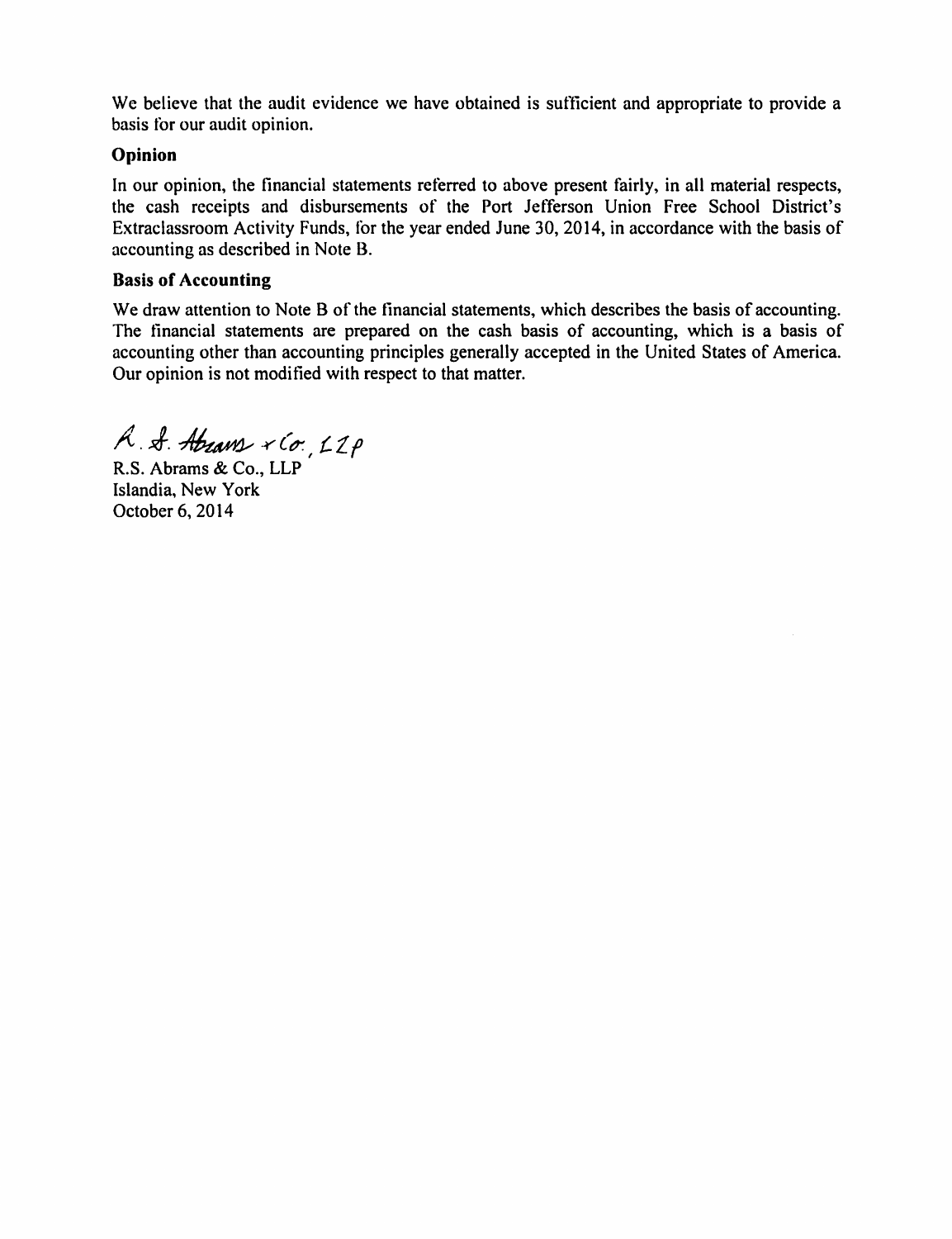## PORT JEFFERSON HIGH SCHOOL EXTRACLASSROOM ACTIVITY FUNDS STATEMENT OF CASH RECEIPTS AND DISBURSEMENTS FOR THE YEAR ENDED JUNE 30,2014

|                               | <b>Balance</b>      |                 |                      | <b>Balance</b> |
|-------------------------------|---------------------|-----------------|----------------------|----------------|
| <b>Extraclassroom Account</b> | <b>July 1, 2013</b> | <b>Receipts</b> | <b>Disbursements</b> | June 30, 2014  |
| Class of 2014                 | \$895               | \$3,667         | \$2,983              | \$1,579        |
| Class of 2015                 | 220                 | 13,284          | 12,982               | 522            |
| Class of 2016                 | 360                 | 829             | 742                  | 447            |
| Class of 2017                 | 0                   | 1,386           | 121                  | 1,265          |
| Drama Club                    | 4,885               | 4,898           | 400                  | 9,383          |
| Leo Club                      | 1,338               | 122             | 426                  | 1,034          |
| <b>Music Festivals</b>        | 1,216               | 3,857           | 4,255                | 818            |
| <b>Robotics</b>               | 245                 | 240             | 51                   | 434            |
| <b>Runners Club</b>           | 7,275               | 32,190          | 33,875               | 5,590          |
| <b>Student Organization</b>   | 6,621               | 69,911          | 66,319               | 10,213         |
| Tri-M                         | 111                 | 256             | 185                  | 182            |
| Total                         | \$23,166            | \$130,640       | \$122,339            | \$31,467       |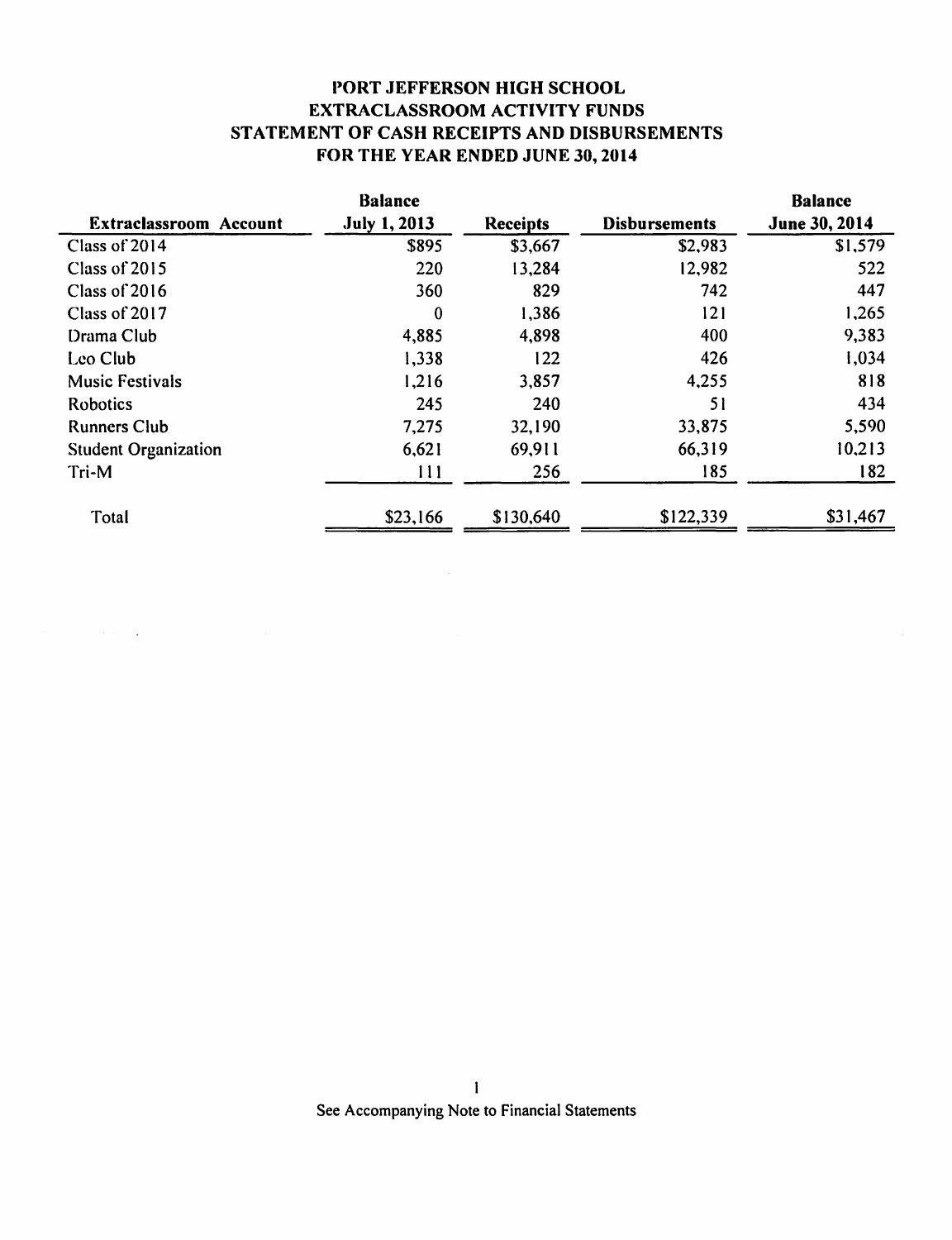# **PORT JEFFERSON MIDDLE SCHOOL EXTRACLASSROOM ACTIVITY FUNDS STATEMENT OF CASH RECEIPTS AND DISBURSEMENTS FOR THE YEAR ENDED JUNE 30, 2014**

|                               | <b>Balance</b>      |                 |                      | <b>Balance</b> |
|-------------------------------|---------------------|-----------------|----------------------|----------------|
| <b>Extraclassroom Account</b> | <b>July 1, 2013</b> | <b>Receipts</b> | <b>Disbursements</b> | June 30, 2014  |
| Drama Club                    | \$826               | \$1,115         | \$503                | \$1,438        |
| <b>Environmental Club</b>     | 0                   | 219             | 117                  | 102            |
| National Jr. Honor Society    | 192                 | 553             | 258                  | 487            |
| <b>Student Council</b>        | 3,305               | 9,019           | 9,586                | 2,738          |
| Yearbook                      | 3,962               | 4,045           | 4,575                | 3,432          |
| Total                         | \$8,285             | \$14,951        | \$15,039             | \$8,197        |

 $\ddot{\phantom{0}}$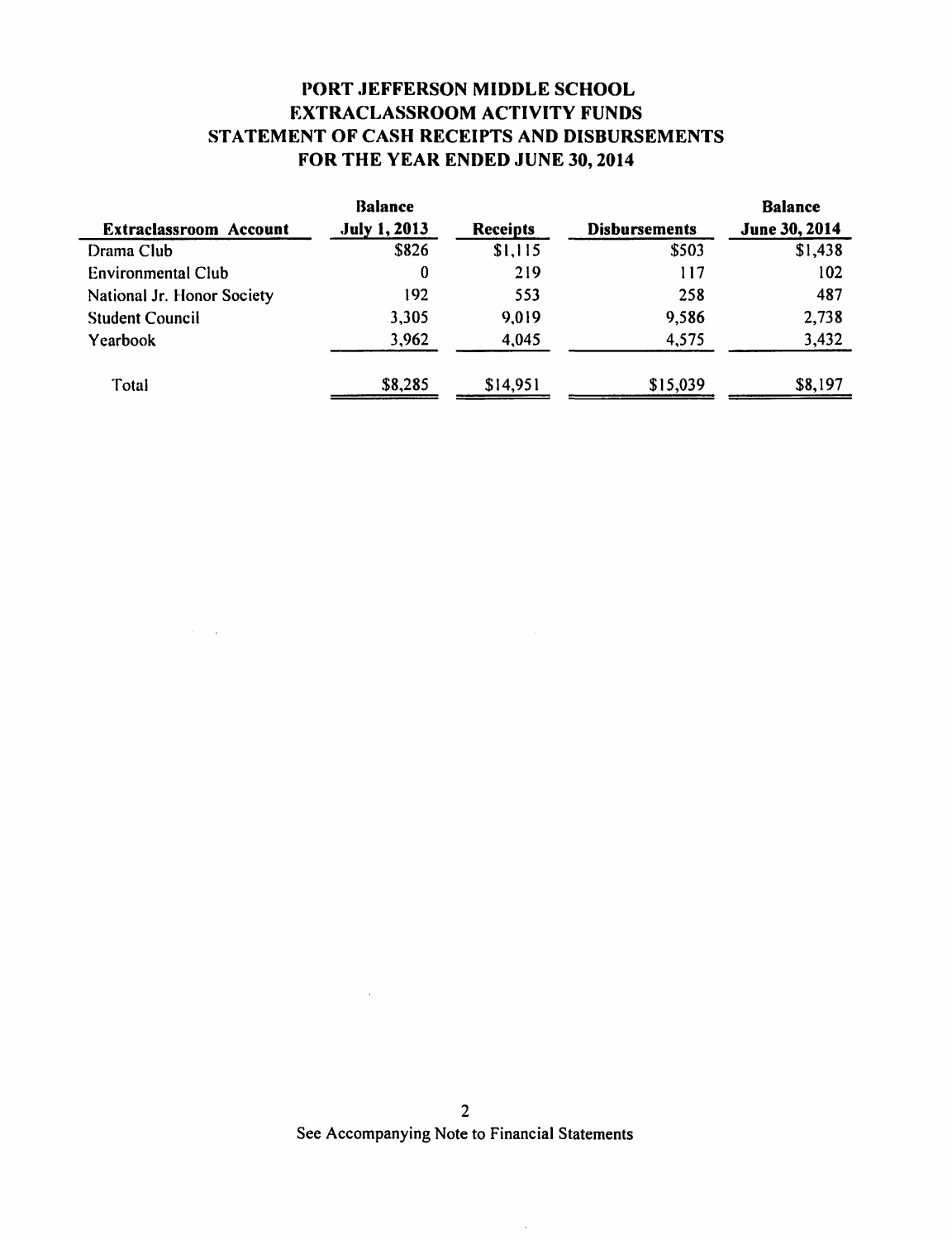# PORT JEFFERSON ELEMENTARY SCHOOL EXTRACLASSROOM ACTIVITY FUNDS STATEMENT OF CASH RECEIPTS AND DISBURSEMENTS FOR THE YEAR ENDED JUNE 30, 2014

|                               | <b>Balance</b>      |                 |                      | <b>Balance</b> |
|-------------------------------|---------------------|-----------------|----------------------|----------------|
| <b>Extraclassroom Account</b> | <b>July 1, 2013</b> | <b>Receipts</b> | <b>Disbursements</b> | June 30, 2014  |
| <b>Class Activities</b>       | \$10,468            | \$4,499         | \$2,815              | \$12,152       |
| Total                         | \$10,468            | \$4,499         | \$2,815              | \$12,152       |